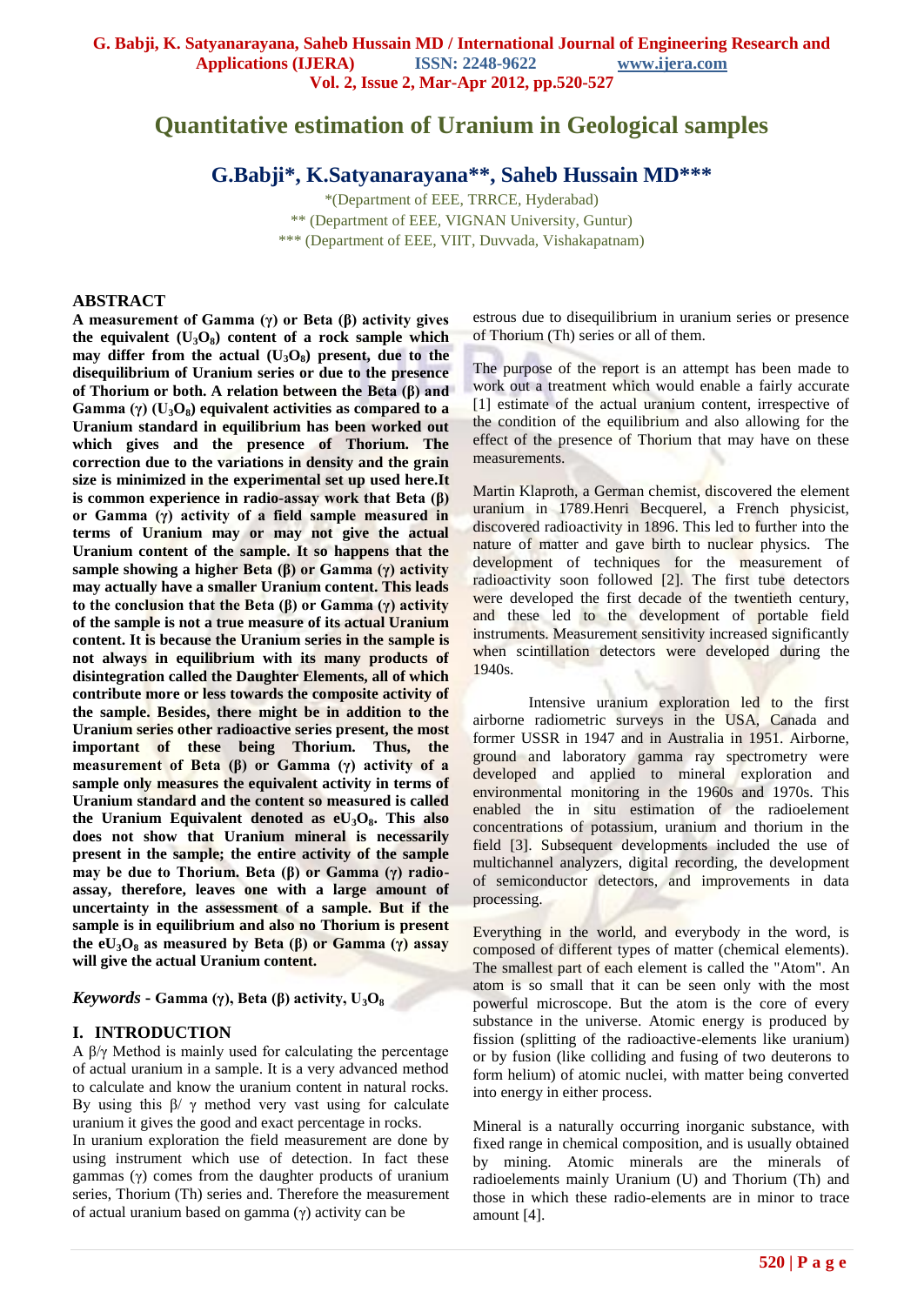#### **II. METHODOLOGY**

#### **2.1 Beta (β) gamma (γ) method**

Measurement of parent Uranium concentration is done by another technique called "BETA GAMMA METHOD"

Beta gamma method is a simple technique which measures uranium concentration irrespective of disequilibrium in uranium series and presence of thorium in the sample A measurement of Gamma (γ) or Beta (β) activity gives the equivalent  $(U_3O_8)$  content of a rock sample which may differ from the actual  $(U_3O_8)$  present, due to the disequilibrium of Uranium series or due to the presence of Thorium or both. A relation between the Beta (β) and Gamma (γ)  $(U_3O_8)$  equivalent activities as compared to a Uranium standard in equilibrium has been worked out which gives and the presence of Thorium. The correction due to the variations in density and the grain size is minimized in the experimental set up used here.It is common experience in radio-assay work that Beta (β) or Gamma (γ) activity of a field sample measured in terms of Uranium may or may not give the actual Uranium content of the sample. It so happens that the sample showing a higher Beta  $(\beta)$  or Gamma  $(\gamma)$  activity may actually have a smaller Uranium content. This leads to the conclusion that the Beta (β) or Gamma (γ) activity of the sample is not a true measure of its actual Uranium content [5]. It is because the Uranium series in the sample is not always in equilibrium with its many products of disintegration called the Daughter Elements, all of which contribute more or less towards the composite activity of the sample. Besides, there might be in addition to the Uranium series other radioactive series present, the most important of these being Thorium. Thus, the measurement of Beta (β) or Gamma (γ) activity of a sample only measures the equivalent activity in terms of Uranium standard and the content so measured is called the Uranium Equivalent denoted as  $eU_3O_8$ . This also does not show that Uranium mineral is necessarily present in the sample, the entire activity of the sample may be due to Thorium. Beta (β) or Gamma (γ) radio-assay, therefore, leaves one with a large amount of uncertainty in the assessment of a sample. But if the sample is in equilibrium and also no Thorium is present the  $eU_3O_8$  as measured by Beta (β) or Gamma (γ) assay will give the actual Uranium content. It has, however, been found that, though a measurement of Beta (β) or Gamma (γ) activity will not give the actual Uranium content unless the sample be in equilibrium and no Thorium is present, a combination of the two measurements i.e. Beta (β) and Gamma (γ) activities can be made to yield the true value of the uranium content of the sample. This was first attempted by Lapointe et al. (1) and Thommeret (2) independently and later by Eichholz et al. (3). [6] The method can be applied to the case when both Uranium and Thorium minerals are present in the sample and also when the Uranium series is out of equilibrium. This is rendered possible by the fact that the Gamma  $(\gamma)$  activity of an Uranium mineral is almost entirely contributed by the Radium group of the series of daughter products and that Thorium minerals not being easily leachable and Thoron having a very short life, the Thorium series is not expected to be out of equilibrium.

A study of the Uranium series [7] will show that practically all the detectable Gamma (γ) radiation (1.76 Mev and 2.19 Mev) comes from the  $Bi^{214}(RaC)$ . The Gamma (γ) radiation can be shut out from the measurement by the use of suitable absorber, leaving only the Gamma  $(γ)$  radiation from RaC. The measurement of the Gamma  $(\gamma)$  activity of a Uranium sample therefore means the measurement of the Radium group only. From the point of view of Gamma (γ) activity the Uranium series may be taken as composed of two groups.

i) Uranium group which is poor in Gamma (γ) activity and whatever Gammas it emits are of low energy and can be blocked out by a suitable absorber.

ii) Radium group [8] which mainly contributes to the Gamma (γ) activity in a radio-assay.

Radium having [9] [10] a fairly long life, it is possible for these groups to exist independently for some time, in nature, daughter elements of Radium being short lived. From the point of view of Beta (β) activity, the Gamma (γ) B count of a sample is the sum of the contribution from both these groups. The main Beta  $(β)$  emitting elements in the Uranium group being  $Pa^{234}$  (UX2) and the Radium group  $Bi^{214}$  (RaC),  $Bi^{210}(RaE)$  and  $Pb^{214}(RaB)$ . When the Uranium series is in equilibrium, the elements of the two groups, Uranium and Radium, bear a constant quantitative ratio to each other; from a Gamma (γ) measurement alone which in fact measures the Radium group, the Uranium group can be inferred and the Uranium content correctly estimated by a comparison with the Gamma  $(\gamma)$  activity m it is again possible to estimate the Uranium content. Thus, for an Uranium sample in equilibrium a Beta (β) or Gamma (γ) measurement alone will suffice to find out the actual Uranium content. If, however, the Uranium series in the sample is not in equilibrium the ratio Uranium group / Radium group is not known and may have any value so that the measured Gamma (γ) or Beta (β) activity will not give the true Uranium content and all that we shall know, in such cases, is the  $eU_3O_8$  of the sample which may differ from the actual Uranium content considerably. The presence of Thorium introduces another uncertain factor in the problem and renders the estimation even more difficult.

There are several factors which may disturb the equilibrium in an Uranium mineral. One is the change in the Radon content. This particular element being gaseous is easily disturbed but the equilibrium disturbed due to the removal of Radon is quickly restored and in the radio-assay this can be taken care of. Secondly as the series consists of different elements they respond differently to chemical changes. The Uranium from a mineral might get leached out and be repreciated elsewhere leaving the original material deficient in Uranium as compared to the Radium group, which is not affected to the same extent. The reprecipitated Uranium will be deficient in the Radium group. The Radium group being short lived as compared to the Uranium group will disintegrate faster and will return to equilibrium earlier, on the other hand reprecipited Uranium will take much longer time to do so. The samples in which the Radium group is in excess are therefore not met so frequently in nature whereas it is more common to come across samples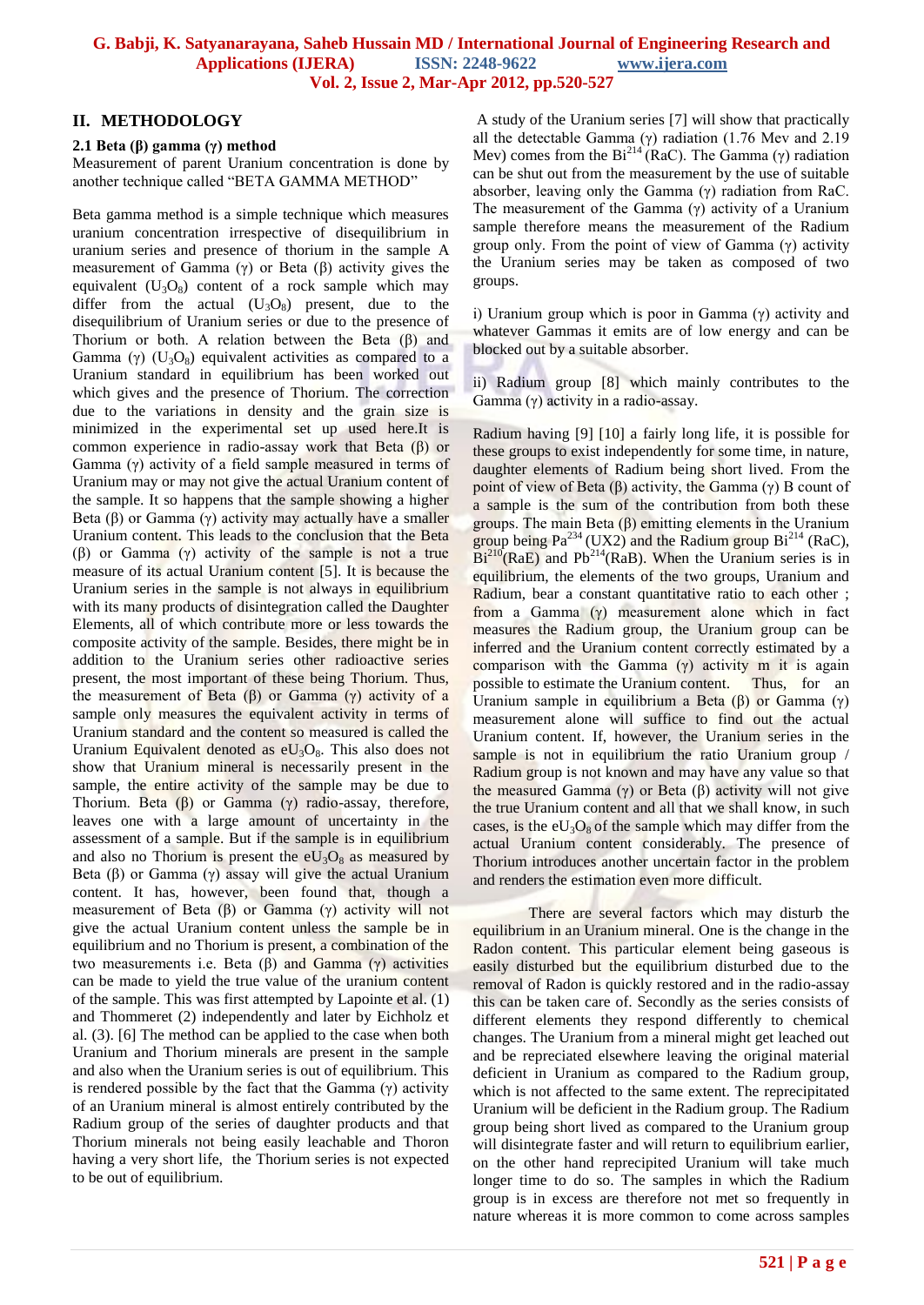of the second type where Uranium group is in excess. Now, Beta  $(\beta)$  or Gamma  $(\gamma)$  measurement in the latter type of samples will give an  $eU_3O_8$  content which will be less than the actual Uranium content, in the former type of samples the  $eU_3O_8$  value be far in excess of the actual Uranium content. The true Uranium content cannot, therefore, be correctly determined unless this variation is taken into account.An attempt has been made to work out a treatment which would enable a fairly accurate estimate of the actual Uranium content, irrespective of the conditions of equilibrium and also allowing for the effect the presence of Thorium may have on these measurements.



**Figure 1: Block Diagram of Beta Gamma method**

The above block diagram shows the set up of the BETA/GAMMA METHOD.

It consists of Detectors, Amplifier, Pre- -Amplifier, Counter Timer, Radiation counting system and High Voltage.

#### **2.2 Detectors**

From the samples BETA  $(\beta)$  rays or GAMMA  $(\gamma)$  rays are extracted using NaI (Tl) 2" X 1.75" detector for Gamma rays, and G.M Tube for Beta rays and correspondingly the counts in the sample via display in the counter timer.

#### **2.3 Detecting for Gamma (γ) rays**

Scintillation counters consist of a scintillator and a photomultiplier. An incident gamma ray photon interacts with the material of the scintillation crystal to produce scintillations. These photons of visible light induce the ejection of electrons from the photocathode of the attached photomultiplier. Their number multiplies progressively at dynodes of the photomultiplier; and an electron cloud strikes the anode. This induces a negative voltage pulse as output, with amplitude proportional to the energy of the incident photon.

#### **2.4 Detecting for Beta (β) rays**

GM counters make use of the progressive growth of ionization in a strong Electric field between the anode and the cathode. An incident photon interacts with the Cathode and releases an electron that may be directed into the GM tube. The growth of Ionization between the anode and the cathode amplifies the signal and generates an electric

current between the electrodes. This results in a voltage pulse at the anode output of the GM counter. The multiplication coefficient of the gas ionizing chain reaction is of the order of  $10^6$ , and the output pulse is not proportional to the absorbed gamma ray energy. The detection efficiency of GM counters is very low (less than 2%) and the dead time is of the order  $10^{-4}$  s.

#### **2.5 Caluculation of C**

If  $N_{\gamma}$  is the total  $\gamma$  counts from Uranium sample, then,

$$
N_{\gamma} = \frac{Ra}{n_{\gamma}} + \frac{U}{n_{\gamma}}
$$
, where,  $\frac{Ra}{n_{\gamma}}$  and  $\frac{U}{n_{\gamma}}$  are the

Gamma contributions due to the Radium and Uranium groups.

Since, all the low energy Gamma rays are cut off, *n*  $\frac{U}{\nu} = 0$ 

and 
$$
N_{\gamma} = \frac{Ra}{n_{\gamma}}
$$

Similarly, for the Beta measurement,  $N_{\beta} =$  $n_{\beta}$  $\frac{Ra}{n_{\beta}}$  +  $\frac{U}{n_{\beta}}$ *U* , where  $N_{\beta}$  is the total Beta counts and  $\frac{N_{\beta}}{n_{\beta}}$  $rac{Ra}{n_{\beta}}$  and  $rac{U}{n_{\beta}}$ *U* are the Beta contributions due to the Radium and Uranium groups respectively.

 If the sample is in equilibrium, the Radium and the Uranium groups maintain a constant proportion, i.e.

$$
\frac{Ra}{U} = C; \text{ a constant.}
$$
 (2) So that,

$$
N_{\beta} = (1 + C) \frac{U}{n_{\beta}} \text{ or } \frac{U}{n_{B}} = \frac{NB}{(1 + C)}
$$
 .........(3)

The quantity of Uranium. U, may be written as,

$$
U = \frac{KNB}{(1+C)}
$$
   
  $(4)$ , where, K = Constant

Taking an Uranium sample in equilibrium as standard, we have,

U S = (1 C) N B S *K* ..................................................... (5)

Where the notation  $<< S \gg$  refers to the standard.

Dividing (4) and (5), we have,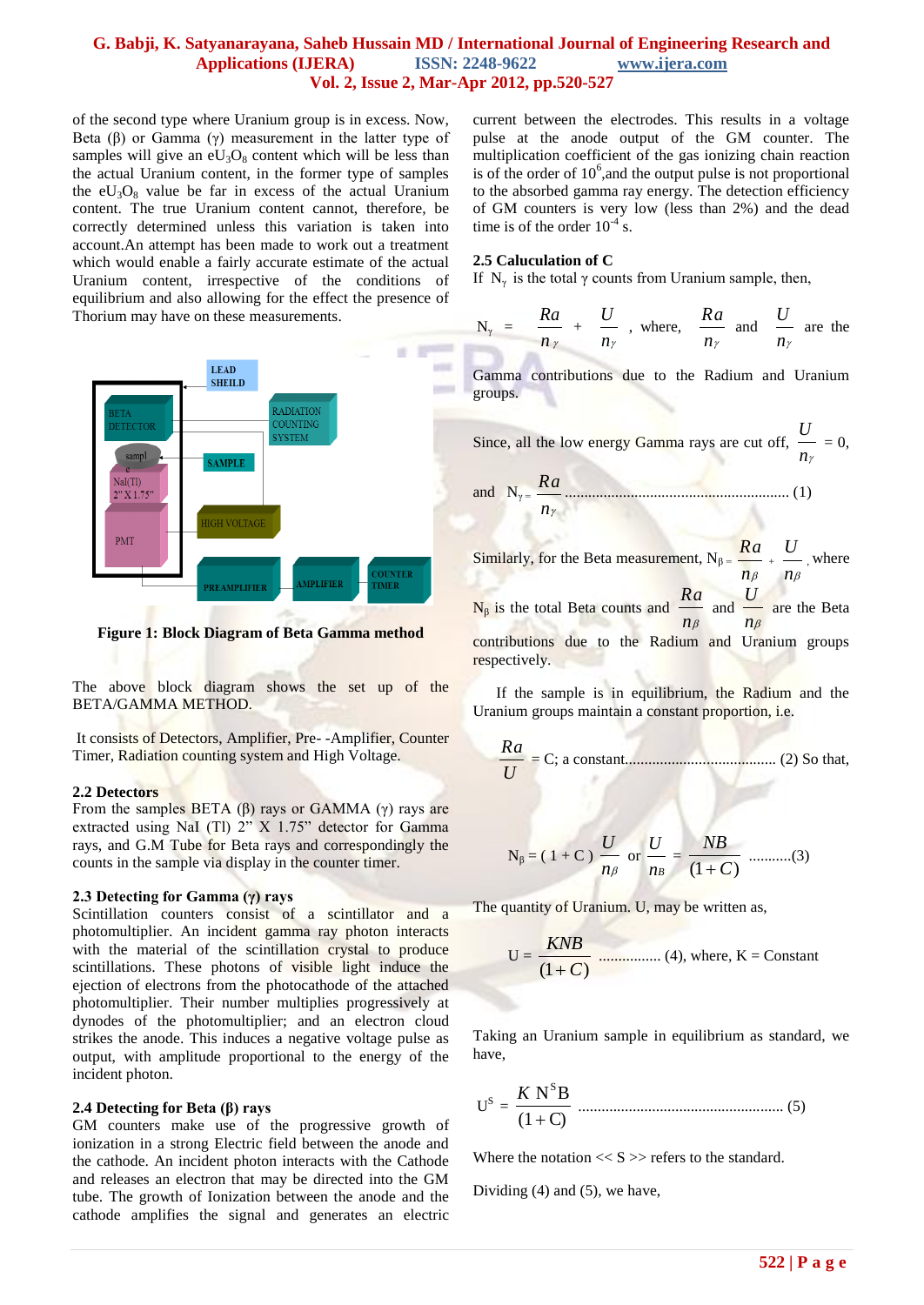$$
U = \frac{NB}{N^{s}B} U^{s \dots} \tag{6}
$$

Now, let us take the case of a sample, which is out of equilibrium. In this case, the ratio of *U*  $\frac{Ra}{\sqrt{ma}}$  will not be equal

to the constant  $<<$  C  $>>$  as for a sample in equilibrium, but will differ from  $<< c >>$  by a factor, say,  $<< \rho >>$ 

i.e. 
$$
\frac{Ra}{U} = \text{Qc...... } (6.7)
$$
, giving  $U = \frac{KNB}{(1 + \rho c)}$  ......... (8),

for the sample

Dividing (8) by (5), we get,

$$
U = \frac{NB}{N^{s}B} \frac{(1+c)}{(1+\rho c)}, U^{s} \dots (9)
$$

Now equation (6.7) can be written as,

$$
\frac{nB^{Ra}}{nB^{U}} \alpha. \rho c = \frac{dN_{\gamma}}{nB^{U}}, \text{ where, } <> \text{ is a constant,}
$$

 For the standard, in equilibrium, the corresponding relation is,

$$
\frac{dN_{\gamma}^{S}}{nB^{US}}=C,
$$

Where,  $N^S$  and  $nB^{Us}$  being the total  $\gamma$  counts from the standard and o counts from the Uranium group, in the standard.

Dividing one by the other, we get

$$
\frac{N_{\gamma}}{N^{U}B}, \frac{nB^{Us}}{N_{\gamma}^{S}} = \rho \text{ or } \frac{N_{\gamma}}{N_{\gamma}^{S}}, \frac{U^{S}}{U} = \rho
$$

Substituting this value of  $\langle \phi \rangle$  >> in equation (9) and simplifying, we get

$$
U = \frac{U^S N B}{N^S B} (1+C) - \frac{N_{\gamma}}{N_{\gamma}^S} U^S C \dots (10)
$$
  
Or  $U = (eU_3 O_8) B (1+C) - (eU_3 O_8) \gamma C \dots (11)$ 

Where,  $(eU_3O_8)$  B and  $\gamma$  are the Uranium equivalents of the sample in terms of B and  $\gamma$  activities.

The value of the constant  $\langle \langle C \rangle \rangle$  can be calculated by assaying a sample of known Uranium content. Now, let us consider the case when Thorium is also present in the sample. Thorium contributes to both B and  $\gamma$  counts of the

sample and let these be  $nB^{Th}$  and  $n_\gamma$  . The counts due to the Uranium series will then be NB.nB<sup>Th</sup> and N<sub>γ</sub> .  $n_{\gamma}^{Th}$ .NB and N<sup>γ</sup> being the total B and γ counts of the sample.

*Th*

Thus,

$$
U = US \frac{NB - nBTh}{NSB} (1+C) - \frac{N_{\gamma} - N_{\gamma}^{Th}}{N_{\gamma}^{S}} CUS
$$
  
= 
$$
[US \frac{NB}{NSB} (1+C) - \frac{N_{\gamma}}{N_{\gamma}^{S}} USC] - [US
$$
  

$$
\frac{nBTh}{NSB} (1+C) - \frac{n_{\gamma}^{Th}}{N_{\gamma}^{S}} US C]
$$

It has been found experimentally by taking a Thorium sample, free from Uranium an Uranium standard, that,

$$
\frac{N_{\gamma}^{S}}{N_{\gamma}^{S}B} \frac{nB^{Th}}{n_{\gamma}^{Th}} = \frac{C}{(1+C)}
$$

 Thus, the last bracketed term is negligible, and the above equation (11) gives a good even though Thorium is present in the sample.

#### **III. DATA STANDIZATION**

First switch on the experiment panel, for on some time to get the stabilization of the instrument forget accurate values. 1) Take the back ground values for 1000sec of Beta and Gamma counts, take the 5 readings morning 3, afternoon 1 and evening 1 value.

2) Next take the IAEA  $0.047\%$  U<sub>3</sub>O<sub>8</sub> 50 grams sample and take the 3values for 500sec.

3) Next take New Disequilibrium standard of 0.85% 50 grams sample and take the 3 values for 500sec.

4) Then finally take the unknown sample of 50 grams take 3 readings for 1000sec.

Then find the Uranium content in the unknown sample by using the below formulae and take that readings from the above readings.

$$
U_3O_8 = (1+C) U_\beta \quad - \quad C U_\gamma
$$

5) Next the background values normalized to 200sec and take the average of the background.

6) Then do the same the above normalized to 200sec and take the average and find the f  $U_{\gamma}$  and f  $U_{\beta}$ .

$$
F U_{\beta} = \frac{Grade of Equilents \tan derd}{N_{E}^{\beta}}
$$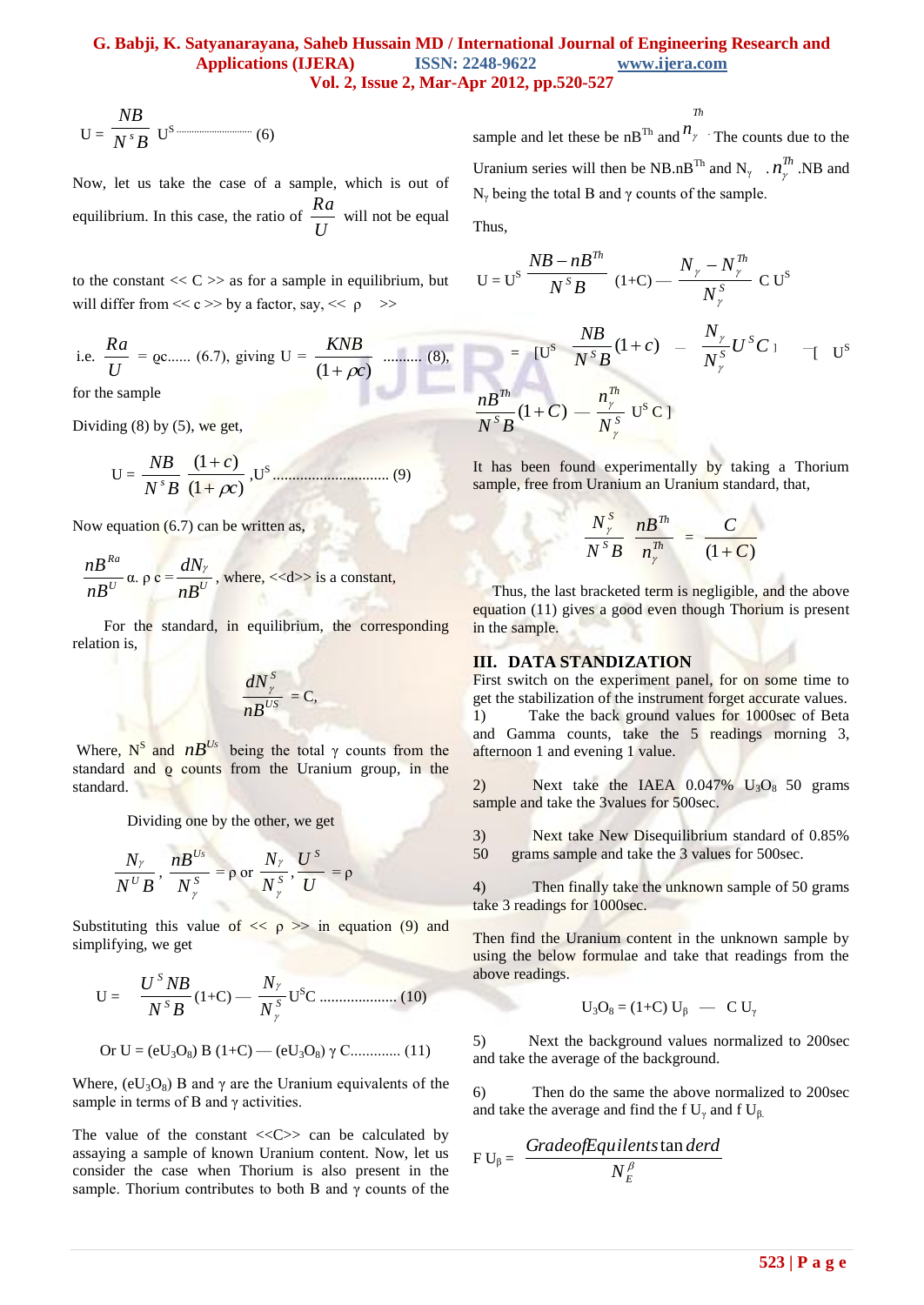$$
N_{E}^{\beta}=T_{E}^{\beta}-Background^{\beta}
$$

$$
F U_{\gamma} = \frac{Grade}{N_E^{\gamma}}
$$

$$
N_E^{\gamma} = T_E^{\gamma} - Background^{\gamma}
$$

7) Finally do the same for the Disequilibrium standard i.e. is also normalized to 200sec and take the average values of Beta and Gamma count and find the  $U_{\beta}$  and  $U_{\gamma}$ .

For finding  $U_{\beta}$  and  $U_{\gamma}$  first calculate the  $N_{Discquilibrium}^{\beta}$ (average value of Beta of disequilibrium standard) and *NDisequilibrium* (average value of Gamma of disequilibrium standard).

$$
U_{\gamma} = N_{DISEQUIURIUM}^{\gamma} X F_{\gamma}
$$

 $U_{β}$  =  $N^β_{Diequilibrium}$   $XF_{β}$ 

For the above all values sub suite in the equation

 $U_3O_8 = (1+C) U_\beta$  — C  $U_\gamma$  And find the value of C.

In the above know the all values expect  $C$  that is will find from it.

$$
C = \frac{U_3 O_8 - U_\beta}{U_\beta - U_\gamma}.
$$

8) In the above same way can calculate the  $U_3O_8$  in a given unknown sample. In the unknown sample i.e. is also normalized to 200sec and takes the average values of Beta and Gamma count and find the  $U_{\beta}$  and  $U_{\gamma}$ .

For finding  $U_{\beta}$  and  $U_{\gamma}$  first calculate the  $N^{\beta}_{Sample}$  (average value of Beta Of unknown sample) and  $N^{\gamma}_{Sample}$  (average value of Gamma of unknown sample)

$$
U_{\gamma} = \frac{\left(N^{\gamma}_{Sample}\right)}{N}
$$
. X F<sub>\gamma</sub>

$$
U_{\beta} = N^{\beta}_{\text{Sample}} \ X \ F_{\beta}
$$

For the above all values sub suite in the equation

$$
U_3O_8 = (1+C) U_\beta \quad - \quad C U_\gamma
$$

And find the value of  $U_3O_8$  of the unknown sample.

### **IV. RESULTS**

#### **4.1 SAMPLE DETAILS**

- **Total number of samples** : 4
- **No. of borehole** : CTR-312C
- **Area** : Chitrial
- **Distract** : Nalgonda
- **State** : Andhra Pradesh
- Nature of sample : Borehole core sample.

#### **Table 1: Average: 18% In favor of Daughter.**

| S.NO                    | <b>SAMPLE NAME</b> | $%$ e $U_3O_2$ | $\%$ U <sub>2</sub> O <sub>2</sub> | % df    | <b>INTERPRETATION</b> |
|-------------------------|--------------------|----------------|------------------------------------|---------|-----------------------|
|                         | CTR 312C\B\2\25    | 0.010          | 0.058                              | -42     | In Favor Of Daughter  |
| $\overline{\mathbf{c}}$ | CTR-312C\B\2\26    | 0.024          | 0.026                              | 8.9     | In Favor Of Parent    |
| 3                       | CTR 312C\B\2\27    | 0.018          | 0.019                              | $2.2\,$ | In Favor Of Parent    |
|                         | CTR-312C\B\2\30    | 0.081          | 0.059                              | -27     | In Favor Of Daughter  |





#### **4.2 SAMPLE DETAILS**

| $\bullet$ | <b>Total number of samples : 5</b> |                  |
|-----------|------------------------------------|------------------|
| $\bullet$ | No. of borehole                    | $: CTR-114$      |
| $\bullet$ | Area                               | : Chitrial       |
| $\bullet$ | <b>Distract</b>                    | : Nalgonda       |
| $\bullet$ | <b>State</b>                       | : Andhra Pradesh |
| $\bullet$ | <b>Nature of sample</b>            | : Borehole core  |
|           |                                    | sample.          |

### **Table 2: Average: 209% In Favor Of Parent**.

| S.NO | SAMPLE<br>NAME    | $%$ e $U_3O_8$ | $U_3O_8$ | $%$ OF d.f | <b>INTERPRETATION</b> |
|------|-------------------|----------------|----------|------------|-----------------------|
|      | CTR\114\54.5-55.0 | 256            | 110      | $-57$      | In Favor Of Daughter  |
|      | CTR\114\55.0-55.5 | 3651           | 6805     | 86         | In Favor Of Parent    |
|      | CTR\114\55.5-56.0 | 599            | 995      | 66         | In Favor Of Parent    |
| 4    | CTR\114\56.0-56.5 | 238            | 431      | 81         | In Favor Of Parent    |
|      | CTR\114\56.5-57.0 | 412            | 552      | 33         | In Favor Of Parent    |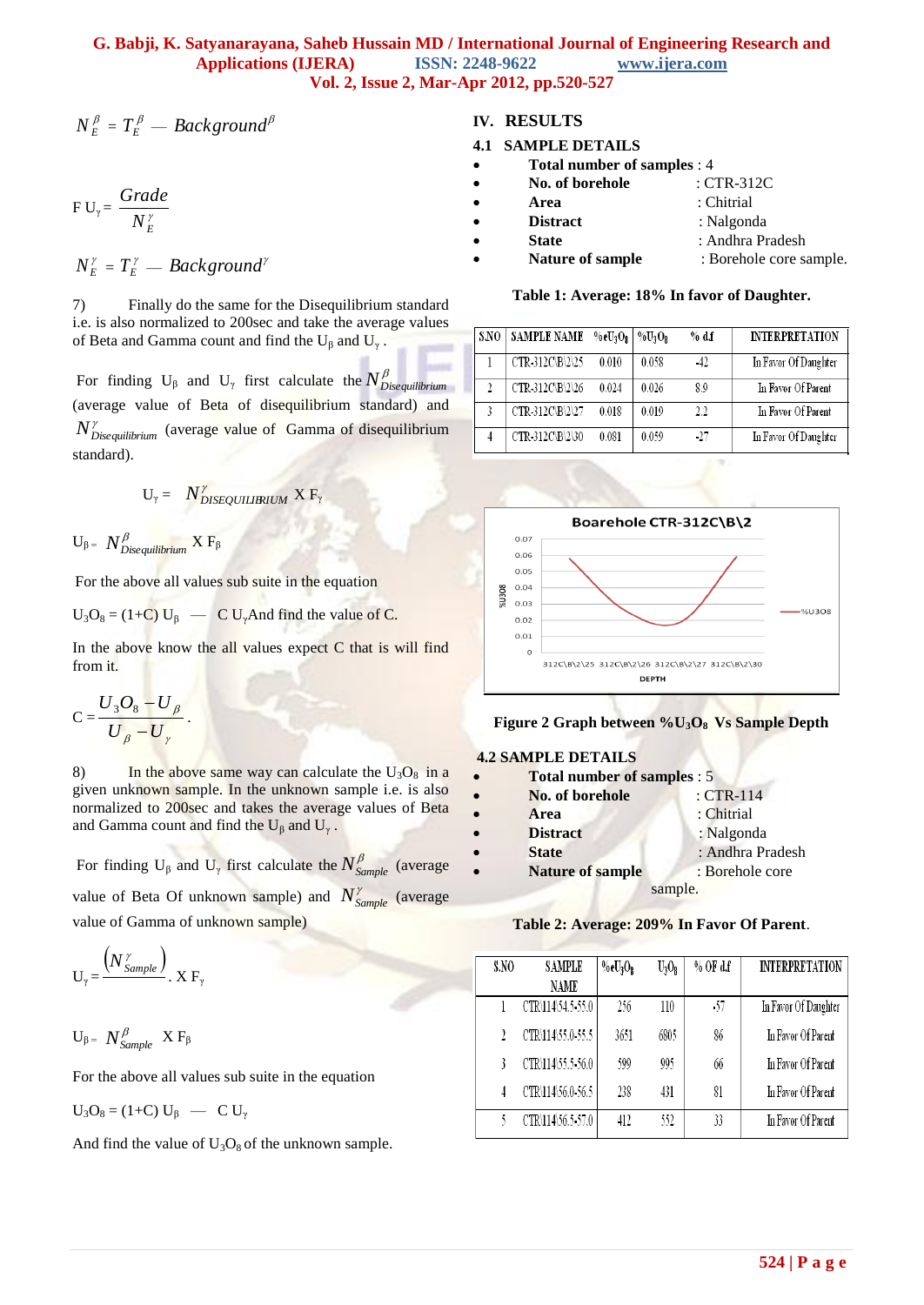

#### **Figure 3: Graph between %U3O8 Vs Sample Depth**

#### **4.3 SAMPLE DETAILS**

- **Total number of samples** : 8
- **No. of borehole** : CTR-149C
- **Area** : Chitrial
- **Distract** : Nalgonda
- **State** : Andhra Pradesh
- **Nature of sample** : Borehole core
	- sample.

#### **Table 3: Average: 135% In favor of Daughter.**

| S.NO           | <b>SAMPLE NAME</b> | %eU <sub>3</sub> O <sub>8</sub> | $%U_2O_2$ | % df  | <b>INTERPRETATION</b> |
|----------------|--------------------|---------------------------------|-----------|-------|-----------------------|
| 1              | CTR\149C\5         | 0.010                           | 0.056     | $-46$ | In Favor Of Daughter  |
| $\overline{2}$ | CTR\149C\6         | 0.077                           | 0.090     | 16    | In Favor Of Parent    |
| 3              | CTR\149C\8         | 0.091                           | 0.042     | -53   | In Favor Of Daughter  |
| 4              | CTR\149C\9         | 0.089                           | 0.054     | $-39$ | In Favor Of Daughter  |
| ٢              | CTR\149C\10        | 0.019                           | 0.021     | 08    | In Favor Of Parent    |
| 6              | CTR\149C\11        | 0.020                           | 0.022     | 07    | In Favor Of Parent    |
| 7              | CTR\149C\12        | 0.013                           | 0.086     | $-33$ | In Favor Of Daughter  |
| 8              | CTR\149C\15        | 0.011                           | 0.012     | 05    | In Favor Of Parent    |



**Figure 4: Graph between %U3O8 Vs Sample Depth**

sample.

#### **4.4 SAMPLE DETAILS**

- **Total number of samples** : 6
- **No. of borehole** : CTR-150C
- **Area** : Chitrial
- **Distract** : Nalgonda
- **State** : Andhra Pradesh
- **Nature of sample** : Borehole core

**Table 4: Average: 44% In favor of Daughter.**

| S.NO           | <b>SAMPLE NAME</b> | $%$ e $U_3O_9$ | %U3O8 | % df  | <b>INTERPRETATION</b> |
|----------------|--------------------|----------------|-------|-------|-----------------------|
| 1              | CTR\150C\32        | 0.012          | 0.010 | $-11$ | In Favor Of Daughter  |
| $\overline{2}$ | CTR\150C\34        | 0.0120         | 0.09  | $-23$ | In Favor Of Daughter  |
| 3              | CTR\150C\36        | 0.010          | 0.012 | 10    | In Favor Of Parent    |
| 4              | CTR\150C\44        | 0.010          | 0.011 | 11    | In Favor Of Parent    |
| 5              | CTR\150C\60        | 0.014          | 0.01  | -37   | In Favor Of Daughter  |
| 6              | CTR\150C\61        | 0.013          | 0.013 | 06    | In Favor Of Parent    |



# **Figure 5: Graph between %U3O8 Vs Sample Depth**

### **4.5 SAMPLE DETAILS**

- **Total number of samples** : 6
- **No. of borehole** : CTR-323C
	- **Area** : Chitrial
	- **Distract** : Nalgonda
- **State** : Andhra Pradesh
- **•** Nature of sample : Borehole core Sample

#### **Table 5: Average: 170% In favor of Daughter.**

| S.NO | <b>SAMPLE</b> | $%$ e $U_3O_2$ | $\%$ U <sub>3</sub> O <sub>2</sub> | $\frac{0}{0}$ | <b>INTERPRETATION</b> |
|------|---------------|----------------|------------------------------------|---------------|-----------------------|
|      | <b>NAME</b>   |                |                                    | d.f           |                       |
|      | CTR\323C\2\10 | 0.016          | 0.015                              | -9            | In Favor Of Daughter  |
| 2    | CTR\323C\2\14 | 0.033          | 0.029                              | $-12$         | In Favor Of Daughter  |
| 3    | CTR\323C\2\15 | 0.010          | 0.051                              | $-41$         | In Favor Of Daughter  |
| 4    | CTR\323C\2\17 | 0.010          | 0.080                              | $-18$         | In Favor Of Daughter  |
| ٢    | CTR\323C\2\18 | 0.08           | 0.042                              | $-48$         | In Favor Of Daughter  |
| 6    | CTR\323C\2\19 | 0.018          | 0.017                              | $-42$         | In Favor Of Daughter  |



**Figure 6: Graph between %U3O8 Vs Sample Depth**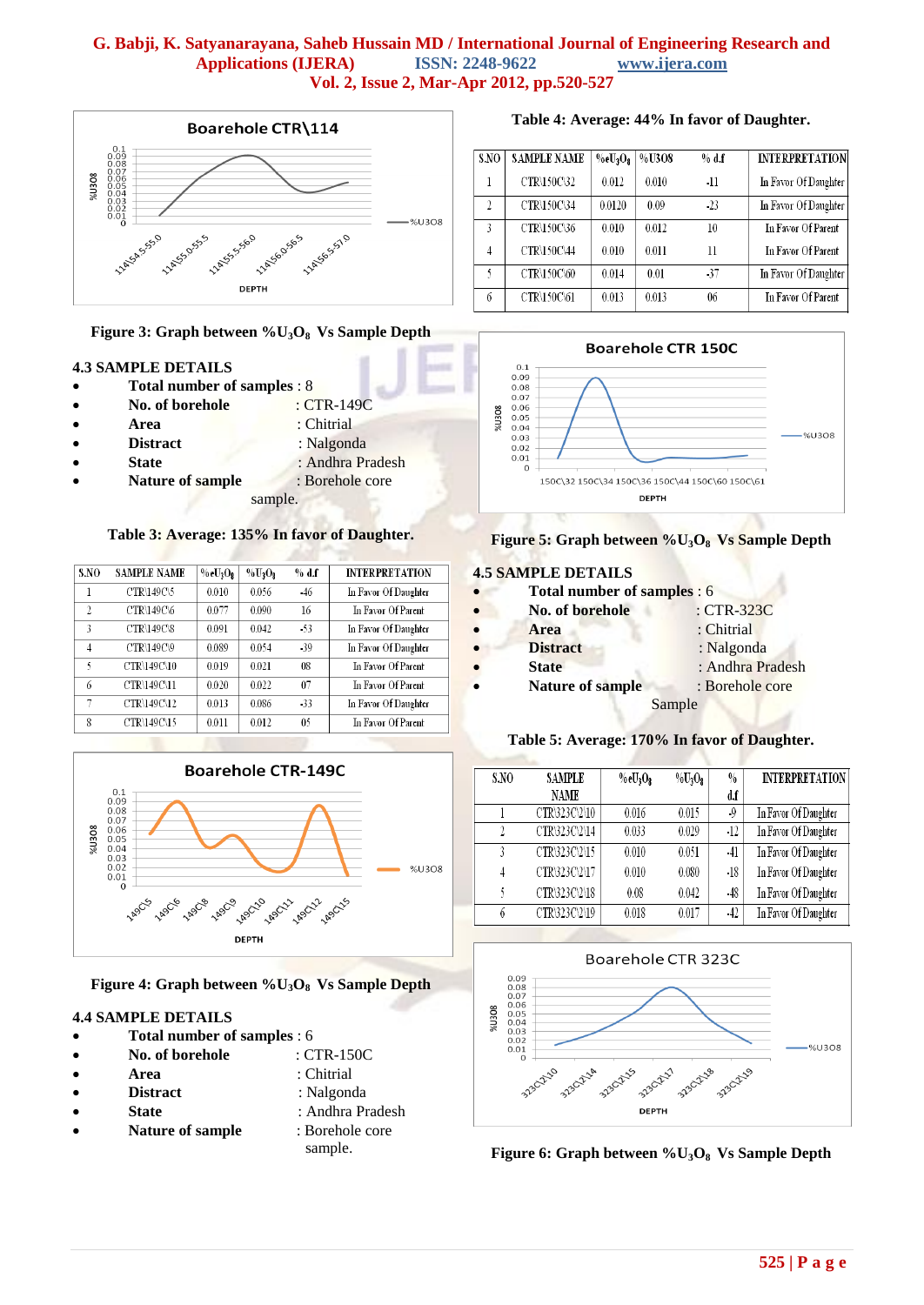×.

### **4.6 TOTAL SAMPLES ANALYZED:**

Radiometric Analysis data obtained using BETA GAMMA METHOD.

#### **Table 6: Percentage of Disequilibrium**

|    | <b>S.NO SAMPLE NAME</b>                 | U.   | $U_3O_8$ | % OF<br><b>DISEQUILIBRIUM</b> |
|----|-----------------------------------------|------|----------|-------------------------------|
| ı  | CTR\114\54.5-55.0                       | 256  | 110      | .57                           |
| 2  | CTR\114\55.0-55.5                       | 3651 | 6805     | 86                            |
| 3  | CTR\114\55.5-56.0                       | 500  | 90 Q     | 66                            |
| 4  | <b>CTR\150C\32</b><br>CTR\114\56.0-56.5 | 238  | 431      | 81                            |
| 5  | CTR\114\56.5-57.0                       | 412  | 552      | 33                            |
| 6  | CTR\149C\B\2\13                         | 88   | 68       | $-22$                         |
| 7  | CTR\149C\2\5                            | 104  | 56       | $-46$                         |
| s  | CTR\149C\2\6                            | 77   | 90       | 16                            |
| 9  | CTR\149C\2\8                            | 91   | 42       | $-53$                         |
| 10 | CTR\149C\2\9                            | 89   | 54       | $-39$                         |
| 11 | CTR\149C\2\10                           | 190  | 207      | s                             |
| 12 | CTR\149C\2\11                           | 205  | 220      | 7                             |
| 13 | <b>CTR\149C\2\12</b>                    | 130  | 86       | $-33$                         |
| 14 | CTR\149C\2\15                           | 110  | 116      | ۹                             |
| 15 | <b>CTR\150C\31</b>                      | 112  | 131      | 16                            |

#### **Table 7: Percentage of Disequilibrium**

| 16 | CTR\150C\32        | 116 | 103  | $-11$ |
|----|--------------------|-----|------|-------|
| 17 | <b>CTR\150C\34</b> | 120 | 92   | $-23$ |
| 18 | CTR\150C\36        | 104 | 115  | 10    |
| 19 | <b>CTR\150C\44</b> | 97  | 108  | 11    |
| 20 | <b>CTR\150C\60</b> | 137 | 103  | $-11$ |
| 21 | <b>CTR\150C\61</b> | 126 | 134  | $-24$ |
| 22 | CTR\160C\B\2\18    | 177 | 134  | $-24$ |
| 23 | CTR\160C\B\2\34    | 84  | 74   | $-11$ |
| 24 | CTR\160C\B\2\37    | 115 | 87   | $-24$ |
| 25 | CTR\160C\B\2\47    | 104 | 50   | $-51$ |
| 26 | CTR\160C\2\36      | 96  | 73   | $-23$ |
| 27 | CTR\160C\3\40      | 127 | 64.5 | $-48$ |
| 28 | CTR\160C\3\48      | 125 | 70   | $-44$ |
| 29 | CTR\160C\3\56      | 72  | 122  | 69    |
| 30 | CTR\226C\B\7\16    | 740 | 1111 | 50    |
| 31 | CTR\226C\B\7\25    | 930 | 743  | $-20$ |

# **Table 8: Percentage of Disequilibrium**

| 32              | CTR/226C/747        | 1139 | 1341   | 18    |
|-----------------|---------------------|------|--------|-------|
| 33              | CTR 303C B 2 17     | 118  | 178    | 50    |
| 34              | CTR303C242          | 81   | 81     | o     |
| 35              | CTR 303C 2 30       | 135  | 72     | $-46$ |
| 36              | CTR 303C 2.83       | 138  | 33     | $-76$ |
| 37              | <b>CTR 303C 481</b> | 77   | 47.    | $-38$ |
| 38              | CTR 303C 486        | 83   | 95     | $-33$ |
| 39              | CTR 303C 5 100      | 119  | 166.5  | 39    |
| 40 <sub>1</sub> | CTR 303C 5 102      | 108  | 81     | $-58$ |
| 41              | <b>CTR312C248</b>   | 351  | 521    | 48    |
| 42              | CTR 312C 2.22       | 168  | 73     | $-56$ |
| 43              | CTR 312C 2:23       | 1602 | 1160   | $-27$ |
| 44              | CTR312C-B225        | 100  | $40 -$ | $-51$ |
| 45              | CTR312CB226         | 2436 | 2701   | п     |
| 46              | <b>CTR312C-B227</b> | 183  | 188    | 3     |

### **Table 9: Percentage of Disequilibrium**

| 47 | <b>CTR\312C\B\2\30</b> | 81  | 54  | $-33$     |
|----|------------------------|-----|-----|-----------|
| 48 | CTR\323C\2\9           | 120 | 143 | 19        |
| 49 | CTR\323C\2\10          | 161 | 146 | $\cdot$ 9 |
| 50 | CTR\323C\2\14          | 333 | 293 | $-12$     |
| 51 | CTR\323C\2\15          | 101 | 51  | $-49$     |
| 52 | CTR\323C\2\17          | 98  | 80  | $-18$     |
| 53 | CTR\323C\2\19          | 185 | 107 | $-42$     |
| 54 | CTR\323C\B\2\10        | 156 | 148 | $-5$      |
| 55 | CTR\323C\B\2\14        | 334 | 301 | $\cdot$ 9 |
| 56 | CTR\323C\B\2\20        | 122 | 114 | $-6$      |
| 57 | CTR\323C\B\2\30        | 81  | 54  | $-33$     |
| 58 | CTR\526C\B\10          | 190 | 119 | $-37$     |
| 59 | CTR\526C\B\7           | 308 | 182 | $-40$     |
| 60 | CTR\526C\13            | 350 | 314 | $-10$     |